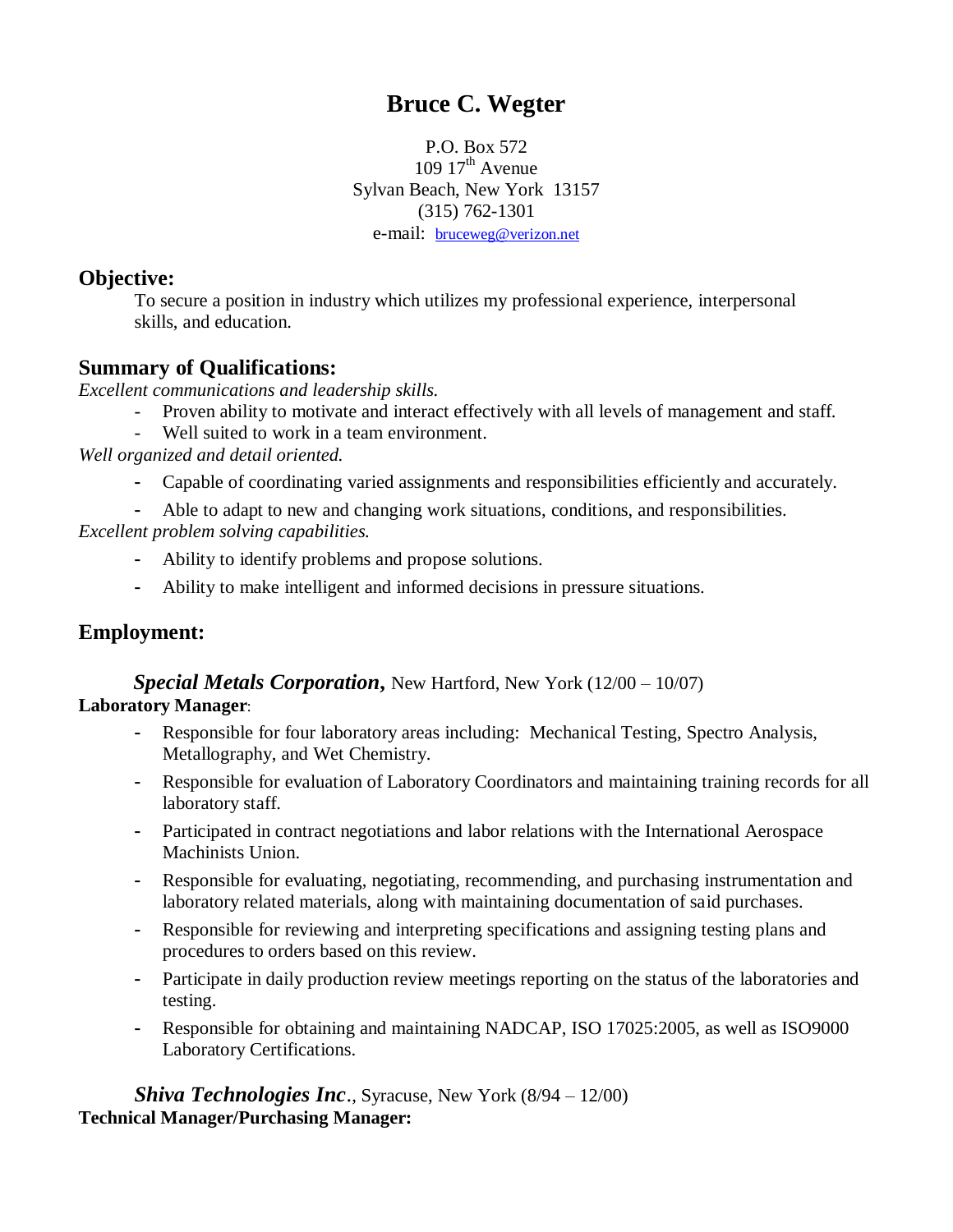- Responsible for day to day and long term training, scheduling, evaluating, auditing, and assessment of the technical staff.
- Responsible for reviewing and reporting GDMS (trace element) data.
- Responsible for evaluating, negotiating, recommending, and purchasing instrumentation and laboratory related materials, along with maintaining documentation of said purchases.

#### **Quality Control Supervisor:**

- Responsible for maintaining the Shiva Technologies ISO9002 Quality System.
- Responsible for representing the company during certification, surveillance, recertification, and customer external audits. (GEA S-400 Certification)
- Responsible for scheduling, performing, and presenting the results of internal quality audits.
- Authored numerous technical documents and procedures per ISO requirements.
- Responsible for training employees to understand and use the Quality System.

### **Training Manager:**

- Responsible for all aspects of training for all new technical employees.
- Responsible for the on going training of technical personnel.
- Responsible for documenting and maintaining records of all training.

### **Senior GDMS Analyst:**

- Responsible for maintenance and repair of the VG9000 GDMS. (Glow Discharge Mass Spectrometer)
- Assisted GDMS operators in the performance of their analyses.
- Assisted the Laboratory Director by performing non-routine analyses.

#### **GDMS Analyst:**

- Responsible for analyzing and preparing materials using GDMS.

# *Rome City School District*, Staley Junior High, Rome, New York (1/94 –6/94)

# **Secondary Science Teacher:**

**-** Term substitute position for seventh and eighth grade science.

### *Revere Copper Products*, Rome, New York (4/92 – 8/92)

### **Laboratory Research Assistant:**

- Quality control testing of wastewater and also copper and brass samples using ICP.

# *Oneida Research Services Inc*., Whitesboro, New York (5/86 – 9/91)

### **Staff Scientist, Group Leader:**

- Responsible for daily and long term training, scheduling, auditing, evaluating, and assessing the microelectronics technical staff.
- Coordinated, monitored, audited, and examined all tests and testing requirements for hybrid, microcircuit, and discreet semiconductor devices.
- Responsible for performing all Physical Analysis testing with strict adherence to MIL-STD, GLP, and/or customer specifications.
- Performed customer service, including pricing, interpretation of data, notification of anomalous conditions, and the explanation and execution of specialized test requirements.